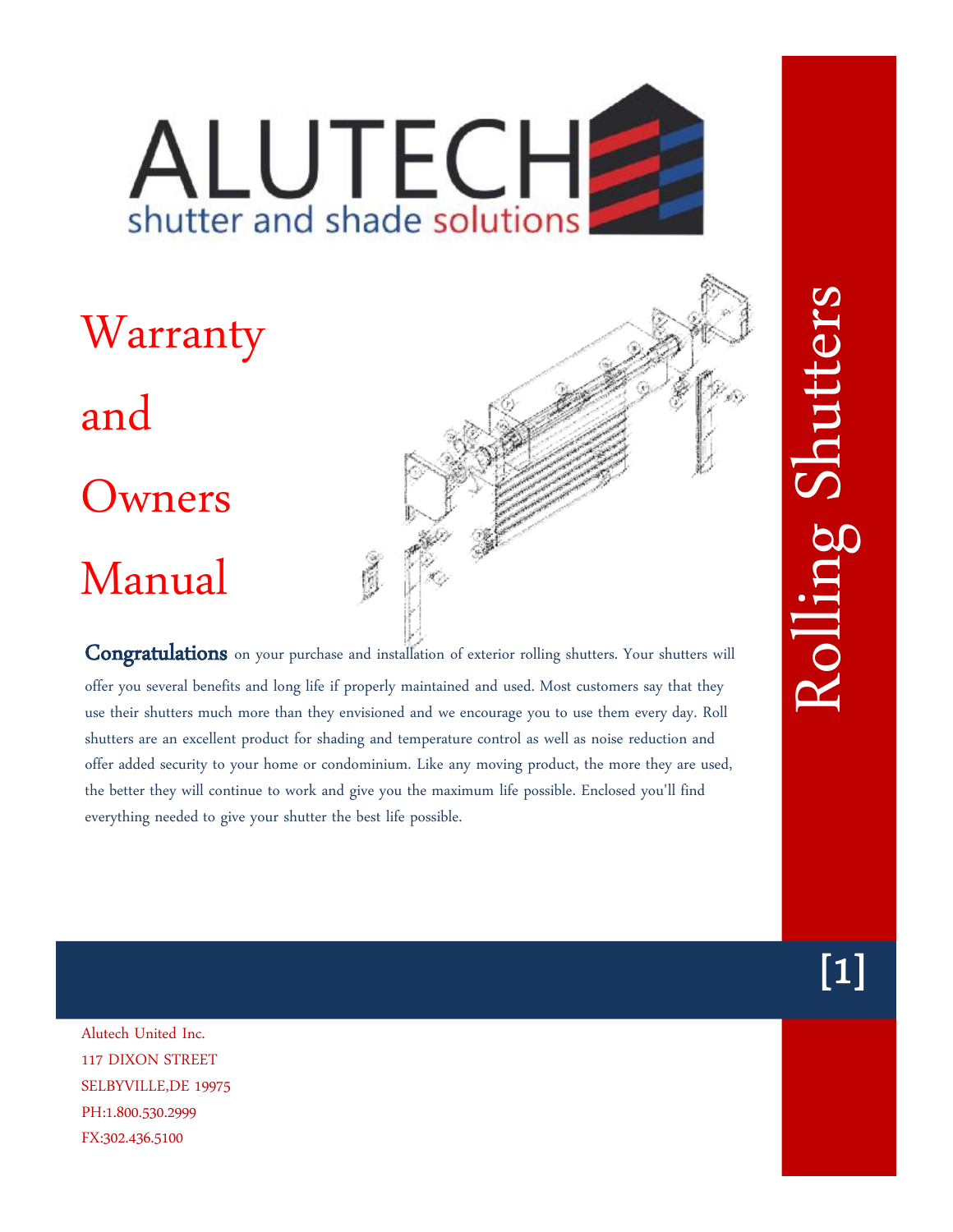# Proper operation for your Style of operator:

## **Strap Pull Operated Units**



Strap pull operated shutters are very simple to operate and are only available on small window openings. Strap operated units open when you pull down on the strap and close once you release the strap from the recoiler box.

### TO OPEN

Simply grasp the strap and pull the strap straight down and allow the spring operated recoil box take-up the excess strap.

#### TO CLOSE

Grasp the strap and pull it away from the wall and towards you releasing the strap from the recoil box. Gently allow gravity to close the shutter by releasing the strap you have just removed from the recoil box. Repeat this process until the shutter is completely closed. Do not let the shutter "slam" closed.

## **Crank Strap Operated Units**

Crank strap operators will have a crank box mounted to your wall with either a gray strap or white cord exiting the crank box and running to your shutter. The square box will have a square metal outlet in which you will have to insert a 14cm chrome winch handle.

#### TO OPEN



Simply insert the winch handle into the crank box and simply turn the handle in the direction that opens the shutter until the shutter stops. Do not force the shutter past its stopping point.

#### TO CLOSE

Turn the handle in the opposite direction in which you opened the shutter until the shutter comes to full closure. The strap/cord should remain taut so that excess strap/cord does not fall away from the strap box.

# **[2]**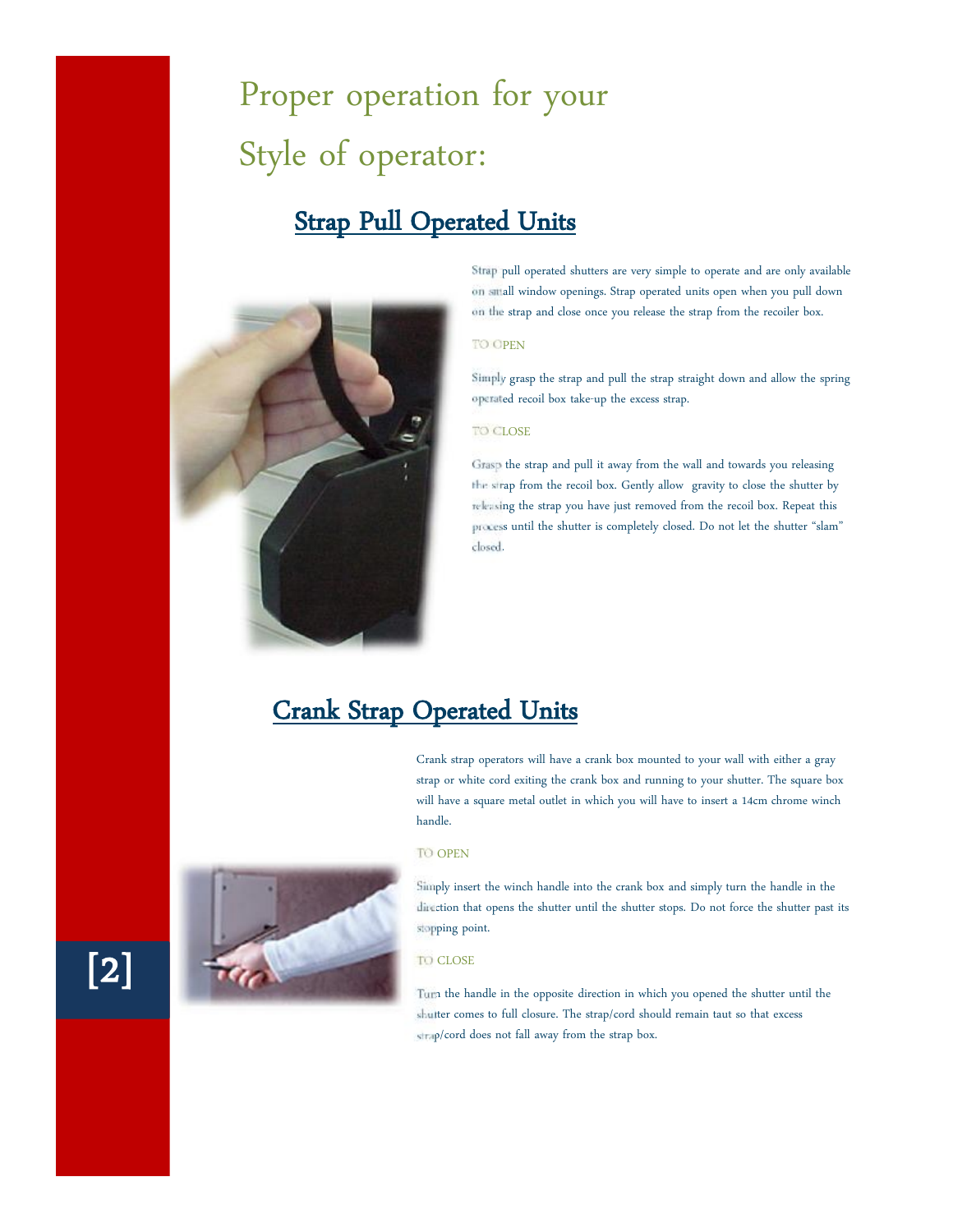## **Manual Gear Operated Units**



With gear operated shutters, you will have what is referred to as a "gear universal" installed either above your opening or the "universal" can be mounted directly to the shutter housing. In order to operate your shutter you must first connect the "crank handle" to the gear universal. To do this simply place the female-end of the handle over the male-end of the universal and twist the handle until it locks into place.

The opening and closing turn directions will vary according to which side your shutter is geared.

#### TO OPEN



You must first determine the opening turn direction for your shutter. To determine this easily turn your crank handle in a clockwise motion. If you experience resistance stop immediately because the gear's bottom stop is engaged. Once you have determined the opening turn direction, crank your shutter until it is fully open and comes to a stop. DO NOT FORCE THE SHUTTER BEYOND THIS STOP POINT.

#### TO CLOSE

Now that you know the closing turn direction, just crank the shutter down until it gently stops. Please be careful not to continue turning your crank handle past this stop point as you can cause the shutter to start to roll up backwards on the axle and break.

## DO NOT FORCE THE SHUTTER BEYOND ITS STOP POINT.

**[3]**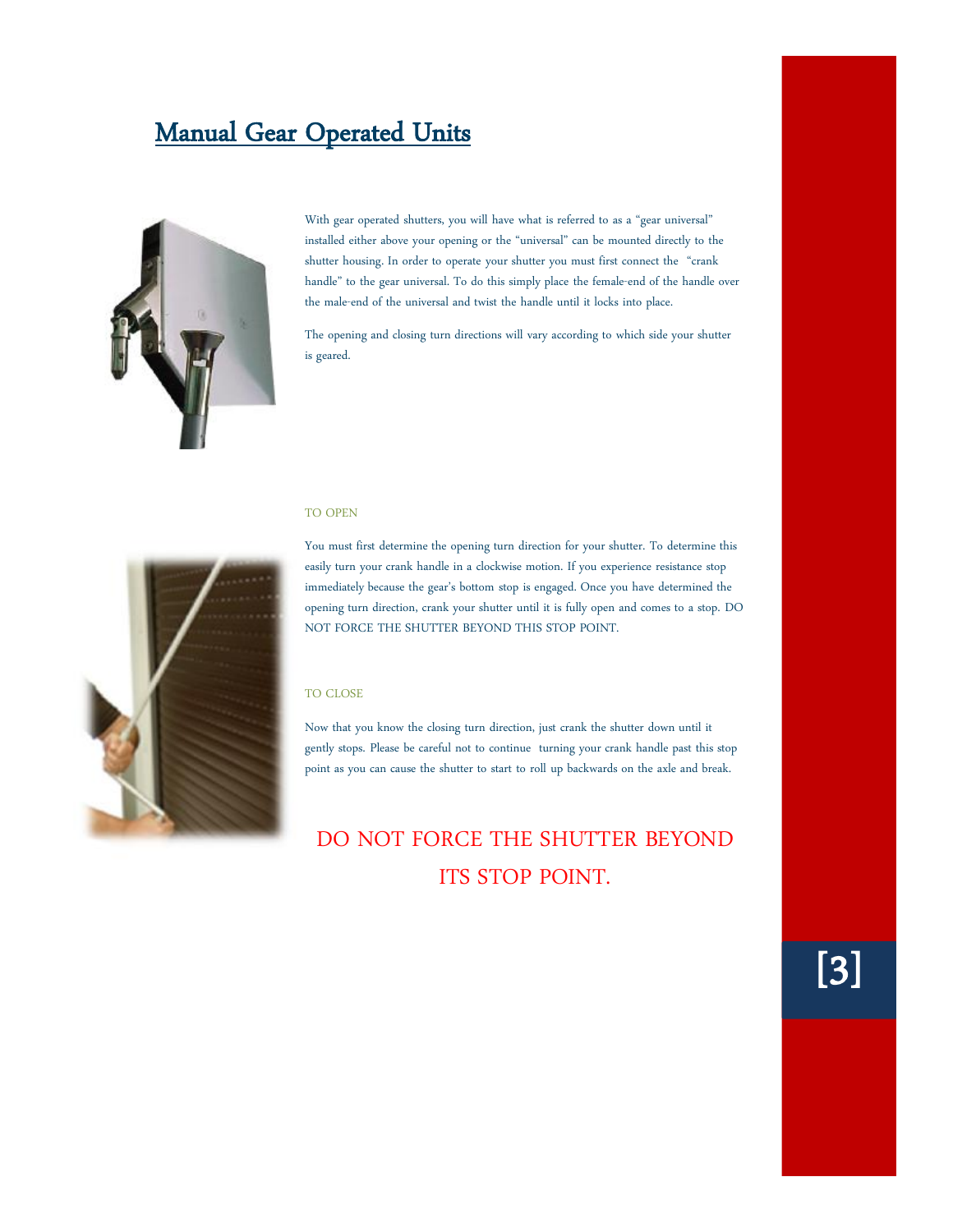## **Motorized Operated Units**



Motorized shutters come with several switch styles and remote options. We highly recommend a "momentary" style switch that requires you to actually hold the switch while the shutter opens and closes.

#### TO OPEN

Push your SWITCH/REMOTE in the upward direction, with a momentary switch hold the switch until the shutter stops. With a maintained switch you must reset the switch to the middle or neutral position once the shutter has stopped. If you keep the switch in an open or closed position, electricity is flowing to your motor at all times and if a power surge happens, you can damage your motor.

#### TO CLOSE

Simply push the SWITCH/REMOTE in the down position and hold, if it is a momentary switch. If its a maintained switch make sure to reset the switch to neutral once the shutter is closed.



**Chan***n***el button – push to select shutter Only used if you have multiple shutters**

**Shutter Selected indicator light** 



**[4]**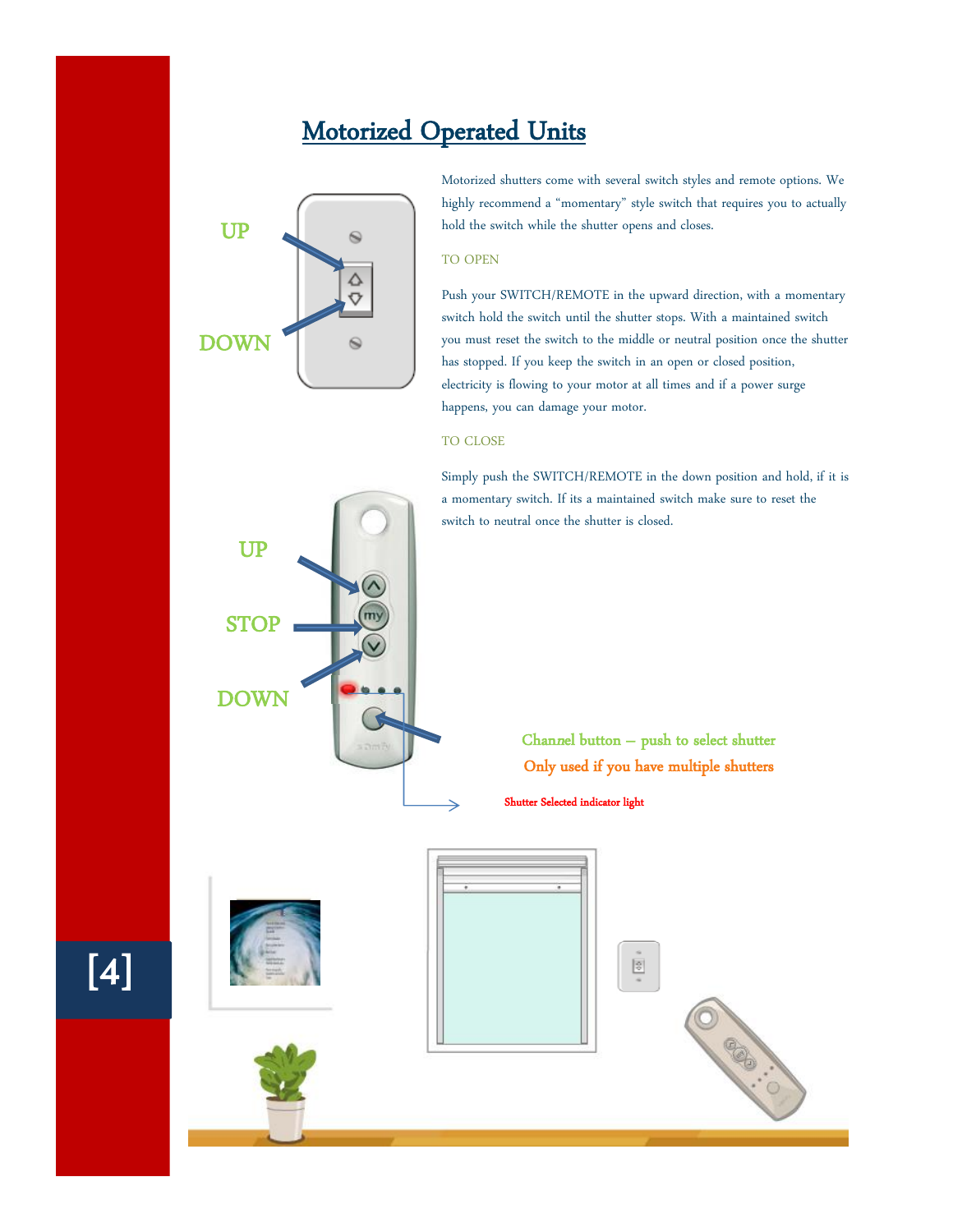## Additional information:

## **Stormbar removal / installation**



If storm bars (inner or outer) are installed on your unit, it is imperative that they be installed properly and in place during windy conditions, especially storm conditions.

To properly install the storm bar, place the top spring load pins into the shutter housing extrusion holes, press upward and allow the spring to compress. Then once the bar has compressed, place the bottom pins in the bottom storm bar plate so that the storm bar is now in place. To be installed properly, the spring loaded end must be at the top near the shutter housing with the felt strips towards the curtain.

**If your unit came with storm bars they must be installed during high winds for any warranty to be in effect.**

### **Preventive Maintenance**

Shutters should be washed with fresh water and lubricated at least once per year. Sand and salt will have a tendency to build up on the shutters if they are not properly maintained. All side tracks should be lubricated with **clear silicone spray** in order to keep your shutters motion at top performance. All caulked areas should be examined for cracks that occur over time. This should be addressed with each exterior painting of your home or every two years.

If you do not wish to wash and lube your shutters, East Coast Shutters & Awnings will be glad to provide you with our bi-yearly cleaning and maintenance proposal. Each home requires different equipment and time, therefore each proposal is unique and priced as such. For more information contact our service department at 1-800-530-2999.

**[5]**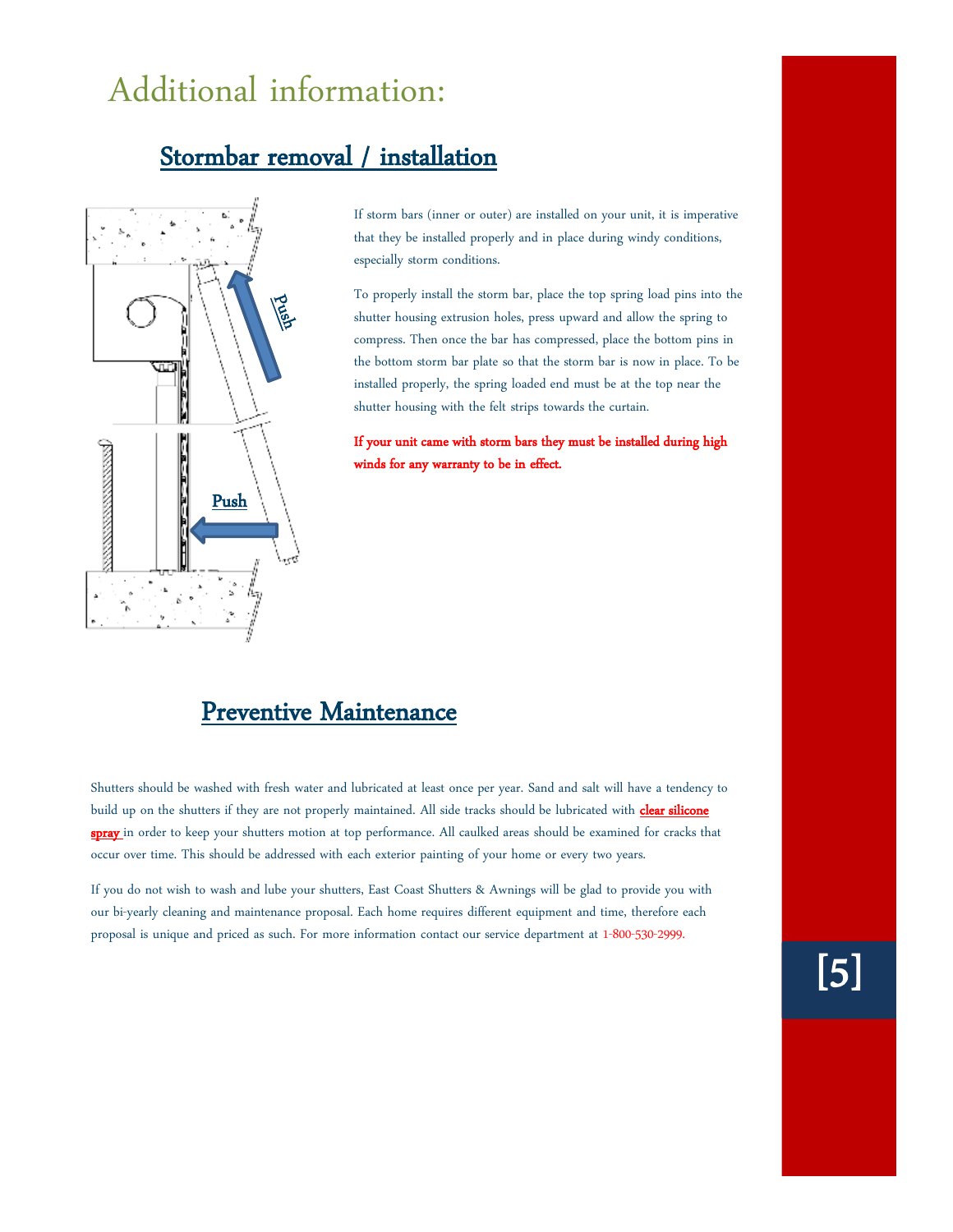## **Most Common Shutter Problems**

Through our experience we have compiled a list of the most common problems associated with roll shutters. Most of these problems can be easily avoided with minimal effort on your part.

\*\* If you have painters or window washers working on your home or condominium, please advise them not to push up on the shutter curtain or manually move the shutter in any way. Pushing or manually moving the curtain will force the shutter out of the tracks and will cause the shutter to jam or break the next time you go to use the shutter.

\*\* Freezing rain or snow may accumulate in your shutter guides. Check for ice and snow accumulation before operating the shutter. Operating a shutter with ice or snow accumulation can cause irreversible damage to the curtain.

\*\* When operating your shutters, either opening or closing, make sure there are no objects leaning on the curtain or in the path of the shutter curtain. Check for obstructions (deck furniture, plants, toys, etc.) before opening or closing your shutter. Should the curtains be rolled down on any obstruction, it will cause the curtain to back up in the housing and separate from the axle. If this occurs during the warranty period, you will be charge for labor and materials.

\*\*If your shutters came with storm bars (inner or outer) they must be in place before closing your shutter in windy conditions. If you attempt to close your shutter without the storm bar installed, the curtain could come out of the tracks and damage the curtain.

\*\*Do not hesitate to call us if you are experiencing any problems with your shutters. Sometimes customers continue to operate their shutters even when they are not operating correctly and they end up damaging their shutters beyond a simple repair. Our service department is always open and ready to help you with any problem you may incur.

**MAINTENANCE, CLEANING AND LUBRICATION OF ALL RAIL PARTS OF YOUR SHUTTER IS IMPERITIVE FOR PROPER OPERATION. CLEANING AND LUBE SHOULD BE DONE AT MINIMUM ONCE A YEAR.**

**[6]**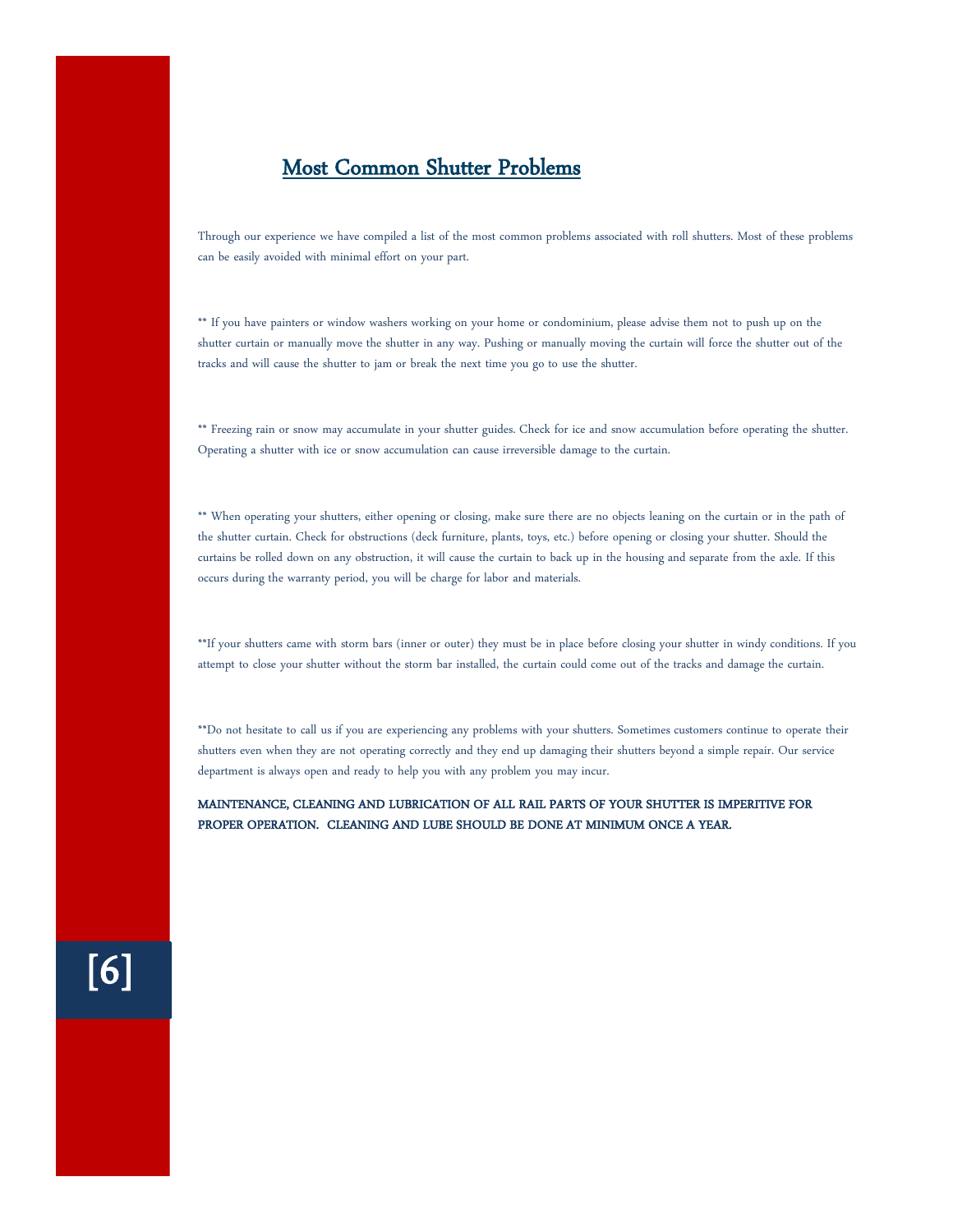Alutech United, Inc. carries a five *(5)* year warranty on the material from the date of manufacture. This warranty covers any and all defects in the manufacturing of the material itself. It does not cover improper assembly, installation or lack of care. Electrical motors and electronic accessories are warranted for five *(5)* years. Alutech United, Inc. is not responsible for material failure due to inadequate or faulty installation. Alutech provides a *(5)* warranty on any painted products from date of purchase.

Alutech's customers have ten *(10)* days to notify Alutech of any discrepancies or the order will be considered complete. Alutech shall not be liable for any injury, loss or damage, direct or consequential, arising out of the use of or the inability in connection therewith.

The articles that are replaced pursuant to the terms of this warranty shall be retained by Alutech United, Inc., the customer is responsible for any freight cost relating to repair or replacement. All cost related to installation of Alutech equipment covered by this warranty are not the responsibility of Alutech.

The foregoing warranty is exclusive and in lieu of all other warranties of quality, whether written, oral or implied.



**[7]**